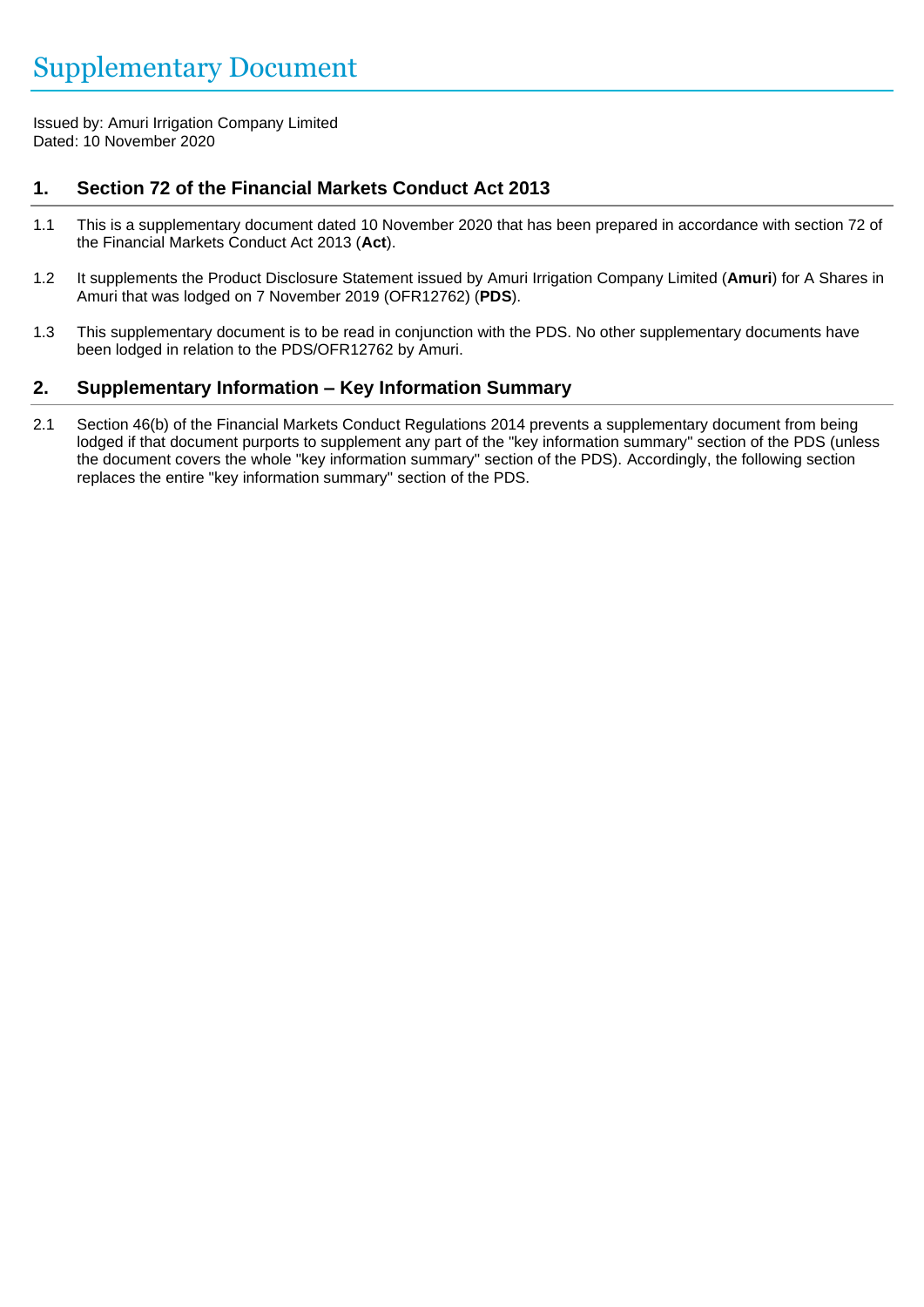#### **What is this?**

This is an offer of A Shares in Amuri Irrigation Company Limited (**Amuri**). The A Shares give you a stake in the ownership of Amuri. You may receive a return if Amuri increases in value and you are able to sell your A Shares at a higher price than you paid for them. If Amuri runs into financial difficulties and is wound up, you will be paid only after creditors have been paid. You may lose some or all of your investment.

#### **About Amuri**

Amuri is a community based irrigation scheme in the Amuri Basin in North Canterbury and is owned and governed by its farmer shareholders.

The principal activity of Amuri is the supply of water to its shareholders. Amuri sets its Water Charges at the level required to service Amuri's debt and operate and maintain the Scheme. Prudent financial management and asset management (Amuri manages existing assets carefully and schedules regular maintenance) keeps Water Charges at a reasonable amount.

#### **Purpose of this offer**

This offer of A Shares is being made to partially fund the development of a new irrigation scheme, referred to as the Hurunui Scheme, which will provide pressurised water to shareholders within the Hurunui Scheme Area.

The proceeds of this offer will be used to:

- partially fund the design and construction of the Hurunui Scheme; and
- pay costs to be incurred or already incurred associated with the development of the Hurunui Scheme, including, without limitation, land access, consultancy, governance, professional and administration costs which are approved by Amuri.

See Section 3 (entitled "**Purpose of the Offer**") for further information. See Section 2 (entitled "**Amuri and What it Does**") for information about Amuri and the Hurunui Scheme.

| Key terms of the offer                                             |                                                                                                                                                                                                                                                                                                                                                                                                                                                                                                                                                                                                                                                                                                                                                                                                                                                                                                                                                                 |  |
|--------------------------------------------------------------------|-----------------------------------------------------------------------------------------------------------------------------------------------------------------------------------------------------------------------------------------------------------------------------------------------------------------------------------------------------------------------------------------------------------------------------------------------------------------------------------------------------------------------------------------------------------------------------------------------------------------------------------------------------------------------------------------------------------------------------------------------------------------------------------------------------------------------------------------------------------------------------------------------------------------------------------------------------------------|--|
| <b>Conditional Offer</b>                                           | This offer is conditional on each of the following conditions (Conditions) being satisfied or waived by<br>Amuri at its absolute discretion:                                                                                                                                                                                                                                                                                                                                                                                                                                                                                                                                                                                                                                                                                                                                                                                                                    |  |
|                                                                    | <b>Condition 1:</b> Amuri receiving a credit approved proposal from a Bank offering to finance the<br>$\bullet$<br>Hurunui Scheme on terms satisfactory to the Board of Amuri;<br><b>Condition 2:</b> the Board of Amuri being satisfied that the construction costs are sufficiently certain,<br>$\bullet$<br>and the Construction Contracts are sufficiently advanced, for the construction of the Hurunui<br>Scheme;<br><b>Condition 3:</b> the issue of the Additional Consents being sufficiently progressed to the satisfaction<br>$\bullet$<br>of Amuri;<br>Condition 4: the Board of Amuri being satisfied that sufficient land access arrangements are in<br>$\bullet$<br>place for the development and construction of the Hurunui Scheme; and<br><b>Condition 5:</b> the Board of Amuri being satisfied that the Hurunui Scheme will be economically<br>$\bullet$<br>viable and affordable (particularly by reference to the Water Charges payable). |  |
|                                                                    | If all of the Conditions have not been satisfied or waived by Amuri by 5pm on 31 March 2021 or other<br>such date as may be determined by the Board of Amuri in its sole discretion (Condition Date), the<br>offer will be withdrawn and applicants will be refunded any amounts paid to Amuri under this offer.                                                                                                                                                                                                                                                                                                                                                                                                                                                                                                                                                                                                                                                |  |
| <b>Brief description</b><br>of the A Shares                        | The Shares being offered are A Shares in Amuri, which are the same class of shares held by existing<br>shareholders. However, the Water Supply Agreement for the Hurunui Scheme will provide for a<br>different amount of Water Charges payable per share (due to the funding arrangements for the Hurunui<br>Scheme) and a different application rate per share.                                                                                                                                                                                                                                                                                                                                                                                                                                                                                                                                                                                               |  |
|                                                                    | The Water Supply Agreement for the Hurunui Scheme shall entitle shareholders to irrigate one hectare<br>with water at the rate of 0.45 litres of water per second for every A Share held. The maximum rate and<br>volume of water each shareholder takes during each Irrigation Season is therefore dictated by the<br>number of A Shares held.                                                                                                                                                                                                                                                                                                                                                                                                                                                                                                                                                                                                                 |  |
|                                                                    | The terms of issue and the rights and obligations attaching to the A Shares are more specifically set<br>out in clause 3.2 of the Constitution and in Section 6 (entitled "Key Features of A Shares").                                                                                                                                                                                                                                                                                                                                                                                                                                                                                                                                                                                                                                                                                                                                                          |  |
| Price of the A<br>Shares and<br>Payment for the A<br><b>Shares</b> | Fixed at \$6,900 per A Share payable in three instalments:<br>\$900 per A Share on application;<br>$\bullet$<br>\$3,000 per A Share following the offer becoming unconditional and prior to the Issue Date; and<br>\$3,000 per A Share on the Call Date*.<br>$\bullet$                                                                                                                                                                                                                                                                                                                                                                                                                                                                                                                                                                                                                                                                                          |  |
|                                                                    | Payment of the second instalment must be made within 5 working days of Amuri giving notice to<br>applicants confirming the offer has become unconditional. Payment of the third instalment must be<br>made by the 20 <sup>th</sup> day of the month immediately following the Call Date.                                                                                                                                                                                                                                                                                                                                                                                                                                                                                                                                                                                                                                                                        |  |
| Fees                                                               | An Application Fee of \$100 per A Share will be payable to Amuri's bank account on the same day that<br>the Application Form is submitted. The Application Fee will only be refundable to an applicant if their                                                                                                                                                                                                                                                                                                                                                                                                                                                                                                                                                                                                                                                                                                                                                 |  |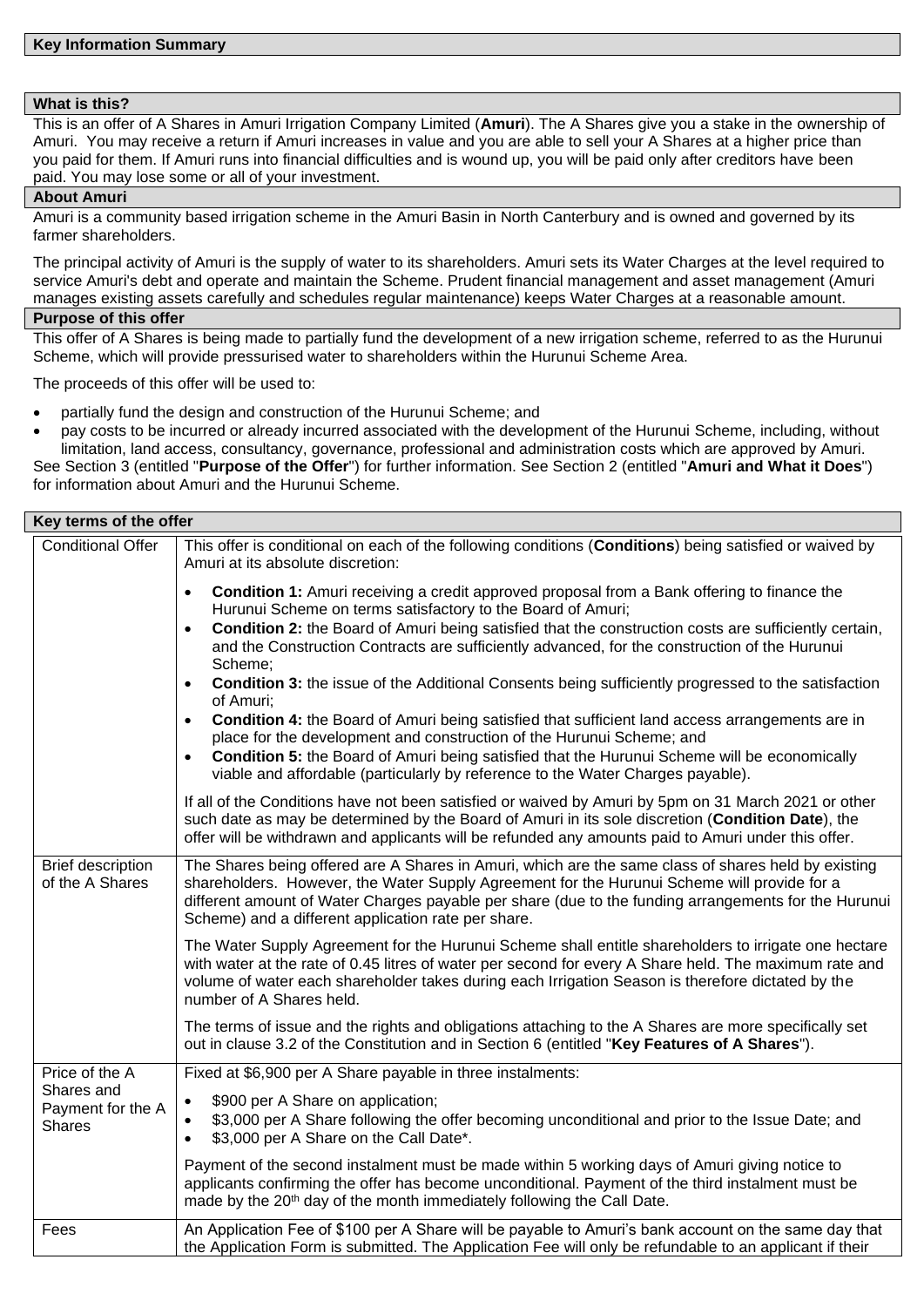| application is rejected in full, but the Hurunui Scheme still proceeds.                                                                                                                                                                                                                                                                                                                                                                                                                                                                                                                                                                                      |
|--------------------------------------------------------------------------------------------------------------------------------------------------------------------------------------------------------------------------------------------------------------------------------------------------------------------------------------------------------------------------------------------------------------------------------------------------------------------------------------------------------------------------------------------------------------------------------------------------------------------------------------------------------------|
| An additional working fee of up to \$150 per A Share may also be payable in the event that additional<br>costs arise in connection with the satisfaction of the Conditions (such as the applications for the<br>Additional Consents being publicly notified by ECan). Amuri will notify applicants if the additional<br>working fee becomes payable and will provide not less than 20 days' notice of the date for payment.<br>The additional working fee will be refundable to an applicant if their application is rejected in full, but the<br>Hurunui Scheme still proceeds.                                                                             |
| See Section 4 (entitled "Key Dates and Offer Process") for information about the key dates of the offer.                                                                                                                                                                                                                                                                                                                                                                                                                                                                                                                                                     |
| Offer of A Shares opens (Opening Date): 14 November 2019*                                                                                                                                                                                                                                                                                                                                                                                                                                                                                                                                                                                                    |
| Offer of A Shares closes (Closing Date): 28 November 2019*                                                                                                                                                                                                                                                                                                                                                                                                                                                                                                                                                                                                   |
| Date of issue of A Shares (Issue Date): Within 2 weeks after the date all of the Conditions have been<br>satisfied or waived, or such other date as the Board may determine*. The issue of A Shares to<br>applicants is subject to Amuri receiving payment of the second instalment of the A Share Purchase<br>Price.                                                                                                                                                                                                                                                                                                                                        |
| The minimum number of A Shares being offered to each Shareholder is 20 A Shares**.                                                                                                                                                                                                                                                                                                                                                                                                                                                                                                                                                                           |
| The total number of A Shares being offered to all applicants is 3,000 (with the ability to accept over-<br>subscriptions)**.                                                                                                                                                                                                                                                                                                                                                                                                                                                                                                                                 |
| There is no minimum number of A Shares that must be applied for by all applicants in order for this<br>offer to proceed.                                                                                                                                                                                                                                                                                                                                                                                                                                                                                                                                     |
| Assuming 3,000 A Shares are sold under this offer, this will represent 9.63% of all A Shares in Amuri<br>immediately after issue.                                                                                                                                                                                                                                                                                                                                                                                                                                                                                                                            |
| Each applicant must fully complete, execute and return the Application Form and Approval Forms to<br>Amuri no later than 5pm on the Closing Date. Amuri will only accept applications for A Shares if it is<br>satisfied that the applicant is within the Scheme Area and can be supplied with water economically. In<br>addition, any application in respect of land that will be irrigated that is located within the Waipara River<br>catchment will be subject to the applicant holding a land use consent under the Canterbury Land and<br>Water Regional Plan in respect of the portion of the farm that is located in the Waipara River<br>catchment. |
| Amuri may, in its sole discretion, accept late applications and reject any application without providing<br>any reason for such rejection.                                                                                                                                                                                                                                                                                                                                                                                                                                                                                                                   |
| By signing and completing the Application Form, each applicant is irrevocably agreeing to be bound by<br>the Water Supply Agreement and is deemed to have contemporaneously entered into this agreement<br>with their application. A summary of the terms of the Water Supply Agreement is set out at Section 16<br>and a full copy of the Water Supply Agreement is available on the Offer Register.                                                                                                                                                                                                                                                        |
| Under the Water Supply Agreement, shareholders are required to pay Water Charges based on the<br>number of A Shares they hold (whether or not they take their allocation of water). Amuri's initial<br>estimate of the Water Charges payable by shareholders supplied by the Hurunui Scheme is \$461 -<br>\$527 per A Share.                                                                                                                                                                                                                                                                                                                                 |
| This offer is conditional on the Board of Amuri being satisfied that sufficient access arrangements are in<br>place for the development and construction of the Hurunui Scheme. The Water Supply Agreement (and<br>Constitution) provide that the shareholder grants Amuri access to their land for (amongst other things)<br>the purpose of attending to maintenance, operations and the construction of the Hurunui Scheme.                                                                                                                                                                                                                                |
| By signing and completing the Application Form, each applicant (if applicable) irrevocably agrees to be<br>bound by the terms of the Easement. The Easement only relates to those shareholders who own land<br>which the Hurunui Scheme Infrastructure will enter or pass through. A summary of the terms of the<br>Easement is set out at Section 16 and a full copy of the Easement is available on the Offer Register.<br>The terms of the Easement are subject to reasonable changes (as determined in Amuri's sole<br>discretion).                                                                                                                      |
|                                                                                                                                                                                                                                                                                                                                                                                                                                                                                                                                                                                                                                                              |

**\***The above dates are indicative only and may be changed by Amuri. Amuri may also withdraw the offer of A Shares at any time before the allocation of the A Shares or accept late applications (either generally or in individual cases).

\*\*The above numbers are subject to change at the Board's sole discretion.

## **How you can get your money out**

Amuri does not intend to quote these A Shares on a market licensed in New Zealand and there is no other established market for trading them. This means that you may not be able to sell your A Shares. The right to transfer or sell A Shares, whether through the sale of land or separately is set out in the Constitution and the Water Supply Agreement and is described in more detail at Section 6 (entitled "**Key Features of A Shares**").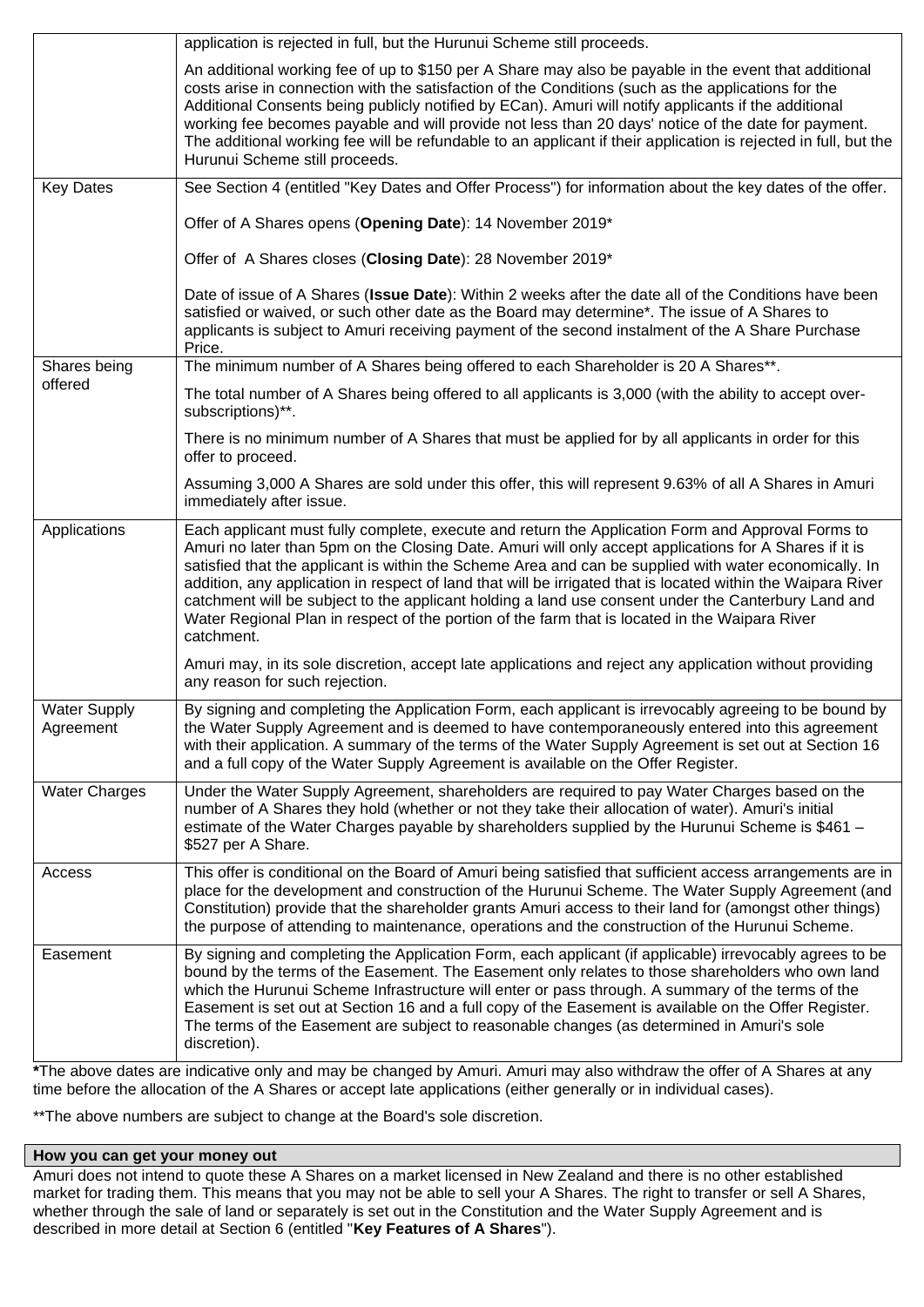#### **Key drivers of returns**

It is not Amuri's intention to provide shareholders with a financial return in the form of dividends or other such payment from Amuri. The return that a shareholder will receive from the A Shares is the entitlement to be supplied water by Amuri (subject always to the terms of the Constitution and the Water Supply Agreement). The shareholder may receive a return (if any) from the increased value and productivity of the shareholder's land from irrigation.

The following current and future aspects of Amuri's business are likely to have the most impact on the level of benefits enjoyed by shareholders and on the Water Charges:

| Construction             | Amuri's intention is to construct the Hurunui Scheme as efficiently as possible. Amuri has obtained<br>professional advice to measure estimated costs and timeframes while allowing for the appropriate<br>contingencies. Amuri intends to run a tender process to ensure that the successful contractor(s) is<br>competitive on price and has the necessary experience. The timeliness and cost of the Hurunui<br>Scheme will be monitored throughout the process.                                                                                                                                                                                                                                                                            |
|--------------------------|------------------------------------------------------------------------------------------------------------------------------------------------------------------------------------------------------------------------------------------------------------------------------------------------------------------------------------------------------------------------------------------------------------------------------------------------------------------------------------------------------------------------------------------------------------------------------------------------------------------------------------------------------------------------------------------------------------------------------------------------|
| <b>Water Consents</b>    | Water will be provided to shareholders in accordance with the Hurunui Consents. See Section 2<br>(entitled "Amuri and What it Does") for information about the Hurunui Consents, as well as Amuri's<br>other Consents.                                                                                                                                                                                                                                                                                                                                                                                                                                                                                                                         |
| <b>Water Reliability</b> | The Hurunui Scheme is expected to have a water reliability of 91% in terms of Average Demand<br>Supply-Ratio. Amuri is focused on developing further water storage opportunities to improve and<br>maintain reliability of supply to all shareholders. If Amuri is able to execute these opportunities as<br>currently envisaged, it expects to be able to provide shareholders supplied by the Hurunui Scheme with<br>the opportunity to increase reliability. The execution of these opportunities may require additional<br>funding from shareholders in the future. The amount of additional funding cannot be estimated with any<br>accuracy at this time, but will be discussed with shareholders when further information is available. |
| Nitrogen                 | Amuri holds a land use consent for nitrogen losses of up to 1,251 tonnes per year within the Hurunui<br>Scheme Area. Shares will only be issued if there is sufficient allocation under Amuri's land use consent<br>for the applicant's proposed land use. Based on the results of Amuri's initial survey of landowners in the<br>Hurunui Scheme Area, Amuri has been advised that this will be the case.                                                                                                                                                                                                                                                                                                                                      |
| Finance                  | The Hurunui Scheme will be funded by the proceeds raised under this offer and by debt funding.                                                                                                                                                                                                                                                                                                                                                                                                                                                                                                                                                                                                                                                 |

Further information can be found in Section 2 (entitled "**Amuri and What it Does**").

### **Key risks affecting this investment**

Investments in shares are risky. You should consider if the degree of uncertainty about Amuri's future performance and returns is suitable for you. The price of these A Shares should reflect the potential returns and the particular risks of these A Shares. Amuri considers that the most significant risk factors that could affect the value of the A Shares are:

| Debt Funding                                 | Amuri has not yet secured the additional finance required to develop and construct the Hurunui<br>Scheme. Amuri received an indicative proposal from its current Bank to provide funding up to \$30<br>million for a 7,000 hectare scheme, which was subject to the Bank's credit approval and other<br>conditions. Amuri is in discussions with its current Bank regarding funding of a smaller 3,000 hectare<br>scheme and there is a risk that the terms of the indicative proposal are different to those set out in any<br>credit approved offer. This could lead to an increase in the Water Charges payable by shareholders<br>supplied by the Hurunui Scheme or Amuri determining that the Hurunui Scheme is not economically<br>viable. If Amuri is unable to obtain a credit approved proposal on terms satisfactory to the Board<br>(including the impact on Water Charges), the Hurunui Scheme will not proceed. |
|----------------------------------------------|------------------------------------------------------------------------------------------------------------------------------------------------------------------------------------------------------------------------------------------------------------------------------------------------------------------------------------------------------------------------------------------------------------------------------------------------------------------------------------------------------------------------------------------------------------------------------------------------------------------------------------------------------------------------------------------------------------------------------------------------------------------------------------------------------------------------------------------------------------------------------------------------------------------------------|
|                                              | Shareholders supplied by the Hurunui Scheme will service the additional debt required for the Hurunui<br>Scheme, while existing shareholders will service Amuri's existing debt. As the additional debt required<br>for the Hurunui Scheme will be consolidated with Amuri's existing debt, all of Amuri's current and future<br>assets will be used as security for the additional debt, even though the additional debt will only be<br>serviced by those shareholders supplied by the Hurunui Scheme.                                                                                                                                                                                                                                                                                                                                                                                                                     |
| Obtaining and<br>varying consents            | Amuri does not yet have all of the consents required to construct and operate the Hurunui Scheme.<br>While Amuri is confident that it will be able to obtain these consents, this offer is conditional on issue of<br>the Additional Consents being progressed to the satisfaction of Amuri. If the Additional Consents are<br>publicly notified, this will delay and increase the costs of the scheme.                                                                                                                                                                                                                                                                                                                                                                                                                                                                                                                      |
|                                              | In addition, Amuri wishes to vary a number of conditions to the Hurunui Consents. If Amuri is unable to<br>do so, this may increase the costs of the Hurunui Scheme and lead to an increase in the Water<br>Charges.                                                                                                                                                                                                                                                                                                                                                                                                                                                                                                                                                                                                                                                                                                         |
| <b>Cost Escalation</b>                       | There is a risk that the constructions costs, operating and maintenance costs, and financing costs<br>applicable to the Hurunui Scheme increase. If costs increase significantly, Amuri may need to increase<br>the Water Charges payable by those shareholders supplied by the Hurunui Scheme.                                                                                                                                                                                                                                                                                                                                                                                                                                                                                                                                                                                                                              |
| Construction and<br><b>Engineering Risks</b> | There are a number of risks associated with the construction of the Hurunui Scheme that could delay or<br>increase the costs of the scheme or result in Amuri not being able to proceed with the scheme. These<br>include time/delay risk in completing the works in accordance with the proposed work programme, cost                                                                                                                                                                                                                                                                                                                                                                                                                                                                                                                                                                                                       |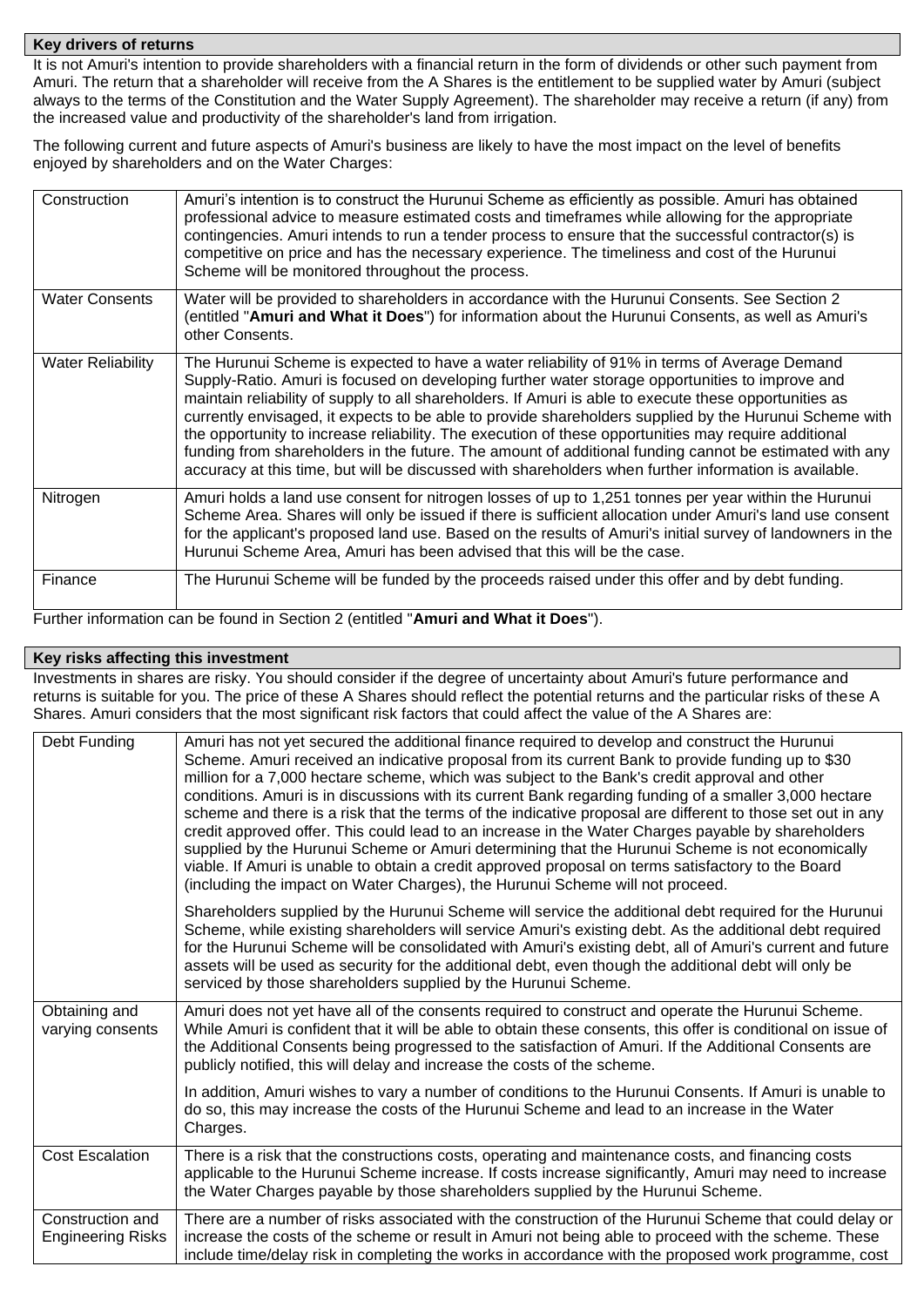|                                                      | risk in ensuring the scheme is completed within budget amounts, and risks relating to the performance<br>and design of the Hurunui Scheme Infrastructure (both during construction and post-construction).<br>There is also a risk to shareholders that the water supplied by Amuri could be delayed and a reduced<br>level of service experienced if the Hurunui Scheme is not completed in accordance with the proposed<br>work programme or there are performance/design issues with the Hurunui Scheme Infrastructure.                                                                                                                                                                                                                                                                                                                                                                 |
|------------------------------------------------------|--------------------------------------------------------------------------------------------------------------------------------------------------------------------------------------------------------------------------------------------------------------------------------------------------------------------------------------------------------------------------------------------------------------------------------------------------------------------------------------------------------------------------------------------------------------------------------------------------------------------------------------------------------------------------------------------------------------------------------------------------------------------------------------------------------------------------------------------------------------------------------------------|
| Resource<br>Consents and<br>Availability of<br>Water | Amuri is dependent on the availability of water under its consents. Amuri's ability to take water is<br>subject to the conditions (including the minimum flow conditions) under its consents, as well as<br>seasonal water flows and river conditions. If there are significant issues in the ability to access water, or<br>low river flows, Amuri may not be able to supply water to shareholders at the volumes expected.                                                                                                                                                                                                                                                                                                                                                                                                                                                               |
|                                                      | The NPS will result in changes to the Regional Plan and may result in Amuri's water consents being<br>reviewed, which could impact on Amuri's ability to access water.                                                                                                                                                                                                                                                                                                                                                                                                                                                                                                                                                                                                                                                                                                                     |
| Non-Payment of<br><b>Water Charges</b>               | If a shareholder fails to comply with the terms of the Water Supply Agreement and does not make<br>payment to Amuri of the Water Charges this poses a risk to Amuri as Amuri is funded by the income<br>received through the Water Charges. If a shareholder defaults on payment due, this may result in an<br>increase to the Water Charges for remaining shareholders.                                                                                                                                                                                                                                                                                                                                                                                                                                                                                                                   |
| Uptake of A<br><b>Shares</b>                         | If the amount of A Shares subscribed for is lower than 3,000, this may increase Water Charges. If<br>Water Charges increase above the estimate range, it is likely that Condition 5 will not be satisfied and<br>the scheme will not proceed.                                                                                                                                                                                                                                                                                                                                                                                                                                                                                                                                                                                                                                              |
| <b>Water Reliability</b>                             | The Hurunui Scheme is expected to have a water reliability of 91% in terms of Average Demand<br>Supply-Ratio, which means that there may be times where water may not be available for irrigation. If<br>Amuri is able to execute potential storage opportunities to improve water reliability, there is a risk that<br>Water Charges will need to increase to fund the construction of these storage opportunities. Amuri will,<br>however, discuss this with shareholders before doing so.                                                                                                                                                                                                                                                                                                                                                                                               |
|                                                      | If Amuri is unable to execute these storage opportunities, there is a risk that reliability does not<br>improve, which will not result in a consequential increase in Water Charges. Depending on each<br>shareholder's individual circumstances, this outcome may be acceptable.                                                                                                                                                                                                                                                                                                                                                                                                                                                                                                                                                                                                          |
| <b>Nutrient</b><br>Management                        | The proposed land uses within the Hurunui Scheme Area may not exceed the maximum nitrogen loads<br>specified in Amuri's land use consent, which also contains strict phosphorous limits. Shares will only be<br>issued to applicants if there is sufficient allocation under Amuri's land use consent for the applicant's<br>proposed land use. Each shareholder in the Hurunui Scheme Area will have a Farm Environment Plan<br>(FEP), which will specify the management practices that each shareholder will be required to adopt in<br>order to meet Good Management Practice and will focus on mitigating nitrogen and phosphorous<br>losses. Each shareholder's FEP will be audited                                                                                                                                                                                                   |
| New Freshwater<br>Environmental<br>Standards and     | The NPS and NES will result in changes to the Regional Plan and may result in Amuri's land use<br>consent and/or water consents being reviewed, which may require shareholders to change<br>management practices on their farms.                                                                                                                                                                                                                                                                                                                                                                                                                                                                                                                                                                                                                                                           |
| <b>Policy Statement</b>                              | Amuri's existing land use consents may not be able to be relied on for the purposes of the NES, which<br>means that some applicants may need to obtain their own consents in order to carry out the activities<br>that would have otherwise been authorised by these existing consents. The practical application of the<br>NES is still uncertain and Amuri has been advocating that its existing consents can be relied on for<br>some of the current and proposed activities of its shareholders. There is, however, no guarantee that<br>Amuri's view will be accepted. If it is not accepted, then applicants will either need to obtain their own<br>consents or ensure that their farming practices comply with the requirements of the NES, which include<br>(but are not limited to) those requirements set out in Section 8 (entitled "Risks to Amuri's Business<br>and Plans"). |
|                                                      | For any activities that are not authorised by Amuri's land use consents (including those on land in the<br>Waipara River catchment), applicants will either need to obtain their own consents or ensure that their<br>farming practices comply with the requirements of the NES.                                                                                                                                                                                                                                                                                                                                                                                                                                                                                                                                                                                                           |

This summary does not cover all of the risks in investing in the A Shares. You should also read Section 8 of this PDS (entitled "**Risks to Amuri's Business and Plans**").

**Where you can find Amuri's Financial Information**

The financial position and performance of Amuri are essential to the assessment of this offer. You should also read Section 7 of this PDS (entitled "**Amuri's Financial Information**").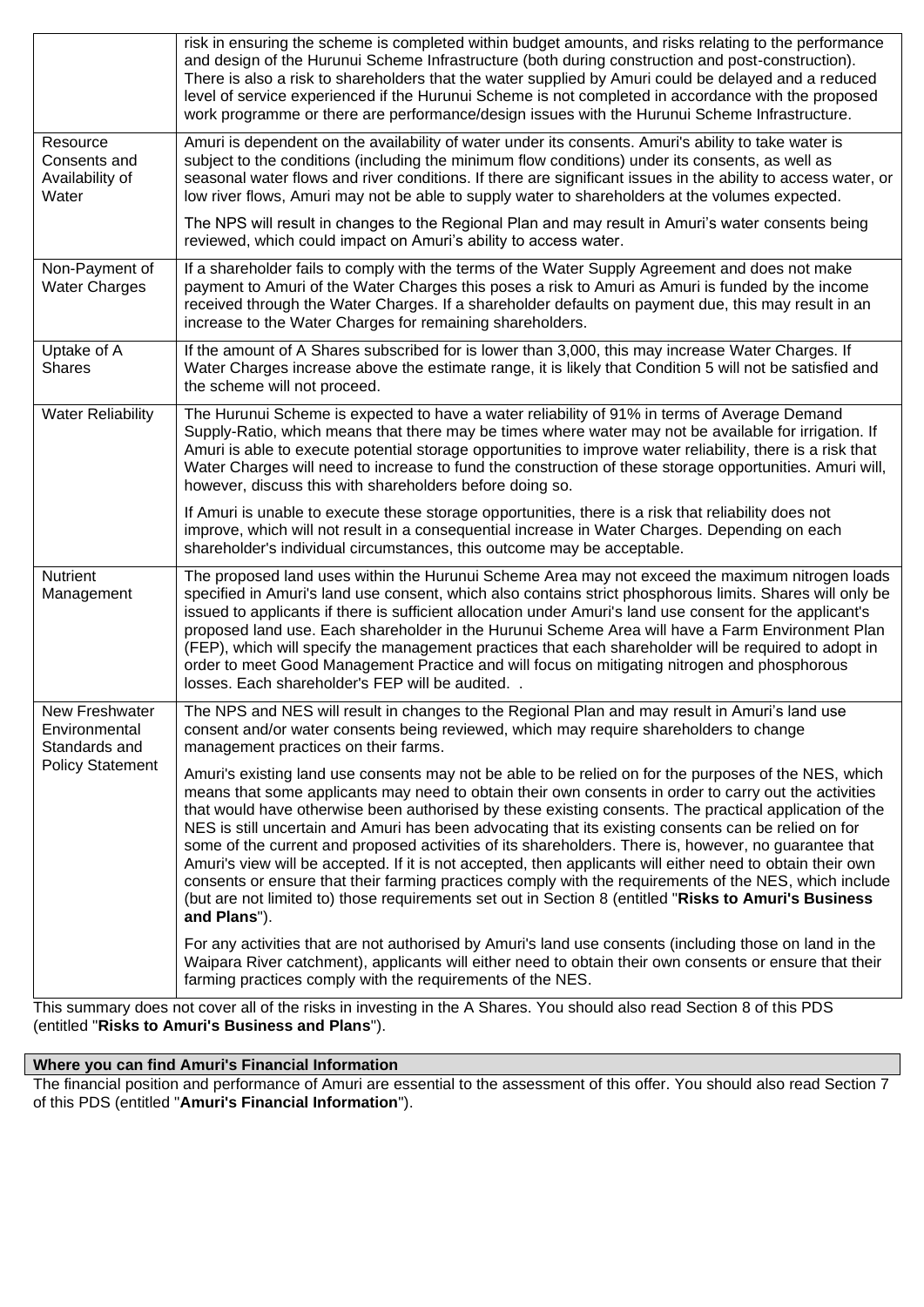# **3. Supplementary Information – Additional Amendments**

3.1 Section 14 of the PDS (entitled "**Glossary**") is amended to include the following new definitions:

**NES** means the Resource Management (National Environmental Standards for Freshwater) Regulations 2020.

**NPS** means the National Policy Statement for Freshwater Management 2020.

## 3.2 Section 8 of the PDS (entitled "**Risks to Amuri's Business and Plans**") is amended as follows:

| Consents                                                                                                                                                                                                                                                                                                                                                                                                                                                                                                                                                                                                           |                                                                                                                                                                                                                                                                                                           |
|--------------------------------------------------------------------------------------------------------------------------------------------------------------------------------------------------------------------------------------------------------------------------------------------------------------------------------------------------------------------------------------------------------------------------------------------------------------------------------------------------------------------------------------------------------------------------------------------------------------------|-----------------------------------------------------------------------------------------------------------------------------------------------------------------------------------------------------------------------------------------------------------------------------------------------------------|
| <b>Risk</b>                                                                                                                                                                                                                                                                                                                                                                                                                                                                                                                                                                                                        | <b>Mitigation strategies</b>                                                                                                                                                                                                                                                                              |
| <b>Water Consents</b>                                                                                                                                                                                                                                                                                                                                                                                                                                                                                                                                                                                              |                                                                                                                                                                                                                                                                                                           |
| Amuri is dependent on the availability of water under its<br>consents. Amuri's ability to take water is subject to the<br>conditions (including the minimum flow conditions) under its<br>consents, as well as seasonal water flows and river<br>conditions. If there are significant issues in the ability to<br>access water, or low river flows, Amuri may not be able to<br>supply water to shareholders at the volumes expected.<br>The NPS will result in changes to the Regional Plan and<br>may result in Amuri's water consents being reviewed, which<br>could impact on Amuri's ability to access water. | The Hurunui Consents currently provide a reliability of<br>approximately 91% on an Average Supply-Demand Ratio<br>and Amuri has engaged appropriate experts to assist with<br>modelling this reliability. Amuri is currently focused on<br>developing water storage opportunities to improve reliability. |

| <b>Water and Nutrient Management</b>                                                                                                                                                                                                                                                                                                                                                                                                                                                                                                                                                                  |                                                                                                                                                                                                                                                                                                                                                                                                                                                                            |
|-------------------------------------------------------------------------------------------------------------------------------------------------------------------------------------------------------------------------------------------------------------------------------------------------------------------------------------------------------------------------------------------------------------------------------------------------------------------------------------------------------------------------------------------------------------------------------------------------------|----------------------------------------------------------------------------------------------------------------------------------------------------------------------------------------------------------------------------------------------------------------------------------------------------------------------------------------------------------------------------------------------------------------------------------------------------------------------------|
| <b>Risk</b>                                                                                                                                                                                                                                                                                                                                                                                                                                                                                                                                                                                           | <b>Mitigation strategies</b>                                                                                                                                                                                                                                                                                                                                                                                                                                               |
| <b>Water quality</b>                                                                                                                                                                                                                                                                                                                                                                                                                                                                                                                                                                                  |                                                                                                                                                                                                                                                                                                                                                                                                                                                                            |
| The Hurunui Consents have strict conditions regarding water<br>quality management. Increased irrigation may lead to<br>increased nutrient concentrations in the groundwater and<br>Waitohi and Waikari Rivers, being the key tributary streams<br>to the Hurunui River within the Scheme Area (and subject to<br>conditions under the Hurunui Consents). If it is determined<br>that the Hurunui Scheme has resulted in a decline in water<br>quality, the volume of water available for irrigation purposes<br>may be reduced or further restrictions on nutrient<br>management may be put in place. | Shareholders are required to adhere to Good Management<br>Practice and comply with a FEP regulating land use to<br>minimise nutrient loss, which is subject to regular audits by<br>Amuri. Amuri is advancing a much smaller scheme than is<br>provided for under the conditions of the Hurunui Consents,<br>which will reduce the risk of declining water quality. Amuri<br>is also likely to seek to amend the conditions to reflect the<br>reduced scale of the scheme. |
| <b>NES</b>                                                                                                                                                                                                                                                                                                                                                                                                                                                                                                                                                                                            |                                                                                                                                                                                                                                                                                                                                                                                                                                                                            |
| The NPS and NES will result in changes to the Regional<br>Plan and may result in Amuri's land use consent and/or<br>water consents being reviewed, which may require<br>shareholders to change management practices on their<br>farms.                                                                                                                                                                                                                                                                                                                                                                | The practical application of the NES is still uncertain and<br>Amuri has been advocating that its existing consents can be<br>relied on for some of the current and proposed activities of<br>its shareholders. There is, however, no guarantee that<br>Amuri's view will be accepted. If it is not accepted, then<br>applicants will either need to obtain their own consents or<br>ensure that their farming practices comply with the<br>requirements of the NES.       |
| Amuri's existing land use consents may not be able to be<br>relied on for the purposes of the NES, which means that<br>some applicants may need to obtain their own consents in<br>order to carry out the activities that would have otherwise<br>been authorised by these existing consents.                                                                                                                                                                                                                                                                                                         |                                                                                                                                                                                                                                                                                                                                                                                                                                                                            |
| For any activities that are not authorised by Amuri's land use<br>consents (including those on land in the Waipara River<br>catchment), applicants will either need to obtain their own<br>consents or ensure that their farming practices comply with<br>the requirements of the NES.                                                                                                                                                                                                                                                                                                                |                                                                                                                                                                                                                                                                                                                                                                                                                                                                            |
| Compliance with the NES includes (without limitation):                                                                                                                                                                                                                                                                                                                                                                                                                                                                                                                                                |                                                                                                                                                                                                                                                                                                                                                                                                                                                                            |
| Winter grazing intensification restrictions:<br>the area used for intensive winter grazing must not                                                                                                                                                                                                                                                                                                                                                                                                                                                                                                   |                                                                                                                                                                                                                                                                                                                                                                                                                                                                            |